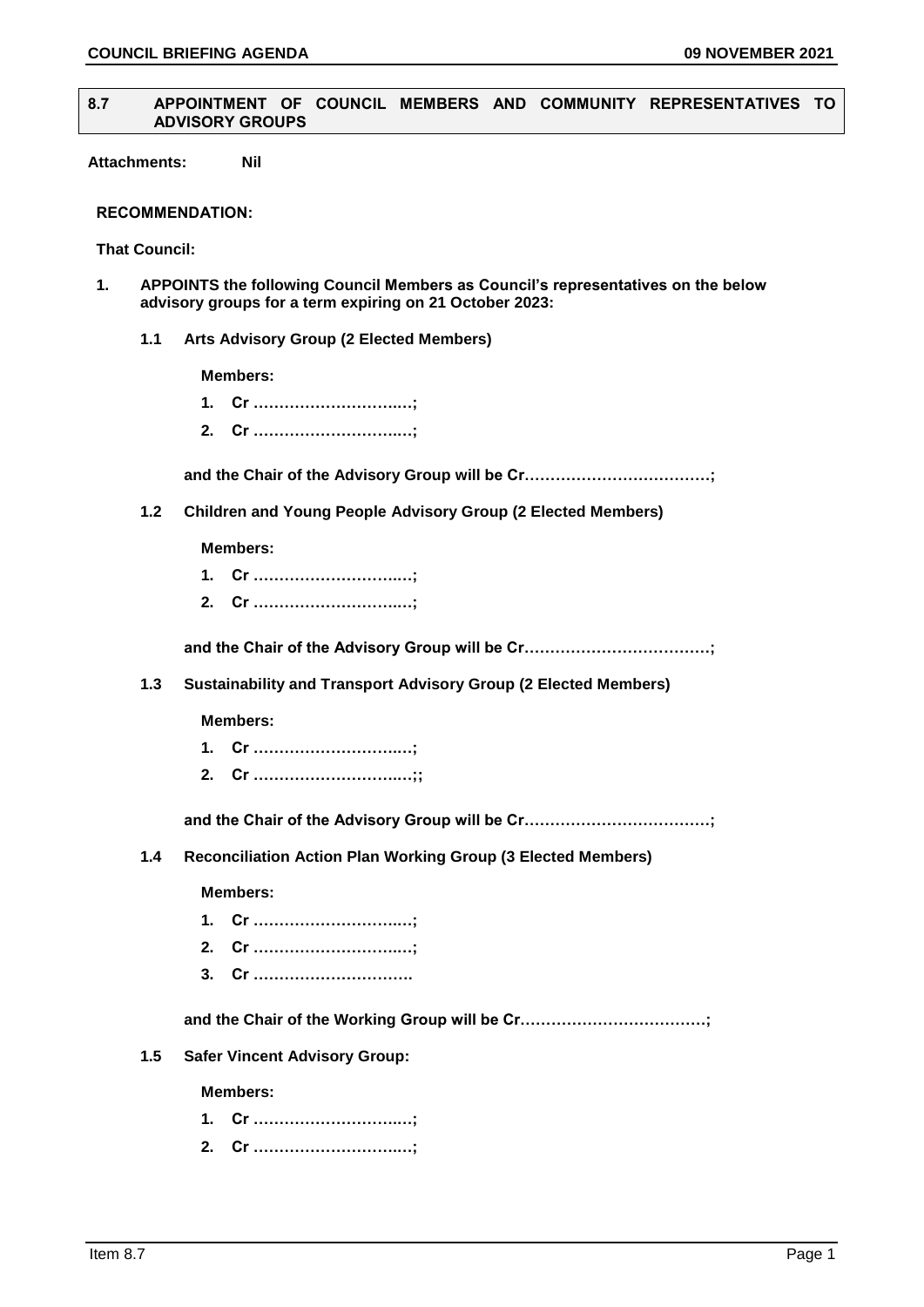**and the Chair of the Advisory Group will be Cr………………………………;**

- **2. RECEIVES the community nominations at Confidential Attachments 1, 2, 3, and 4;**
- **3. APPOINTS the following community representatives to the City's advisory groups for a term expiring on 21 October 2023:**
	- **3.1 Arts Advisory Group (up to 10 community members), as detailed in Confidential Attachment 1;**
		- **1. Applicant #;**
		- **2. Applicant #;**
		- **3. Applicant #;**
		- **4. Applicant #;**
		- **5. Applicant #;**
		- **6. Applicant #;**
		- **7. Applicant #;**
		- **8. Applicant #;**
		- **9 Applicant #; and**
		- **10. Applicant #.**
	- **3.2 Children and Young People Advisory Group (up to 6 community members), as detailed in Confidential Attachment 2;**
		- **1. Applicant #;**
		- **2. Applicant #;**
		- **3. Applicant #;**
		- **4. Applicant #;**
		- **5. Applicant #; and**
		- **6. Applicant #.**
	- **3.3 Sustainability and Transport Advisory Group (up to 10 community members), as detailed in Confidential Attachment 3;**
		- **1. Applicant #;**
		- **2. Applicant #;**
		- **3. Applicant #;**
		- **4. Applicant #;**
		- **5. Applicant #;**
		- **6. Applicant #;**
		- **7. Applicant #;**
		- **8. Applicant #;**
		- **9. Applicant #; and**
		- **10. Applicant #.**
	- **3.4 Reconciliation Action Plan Working Group (up to 6 community members), as detailed in Confidential Attachment 4;**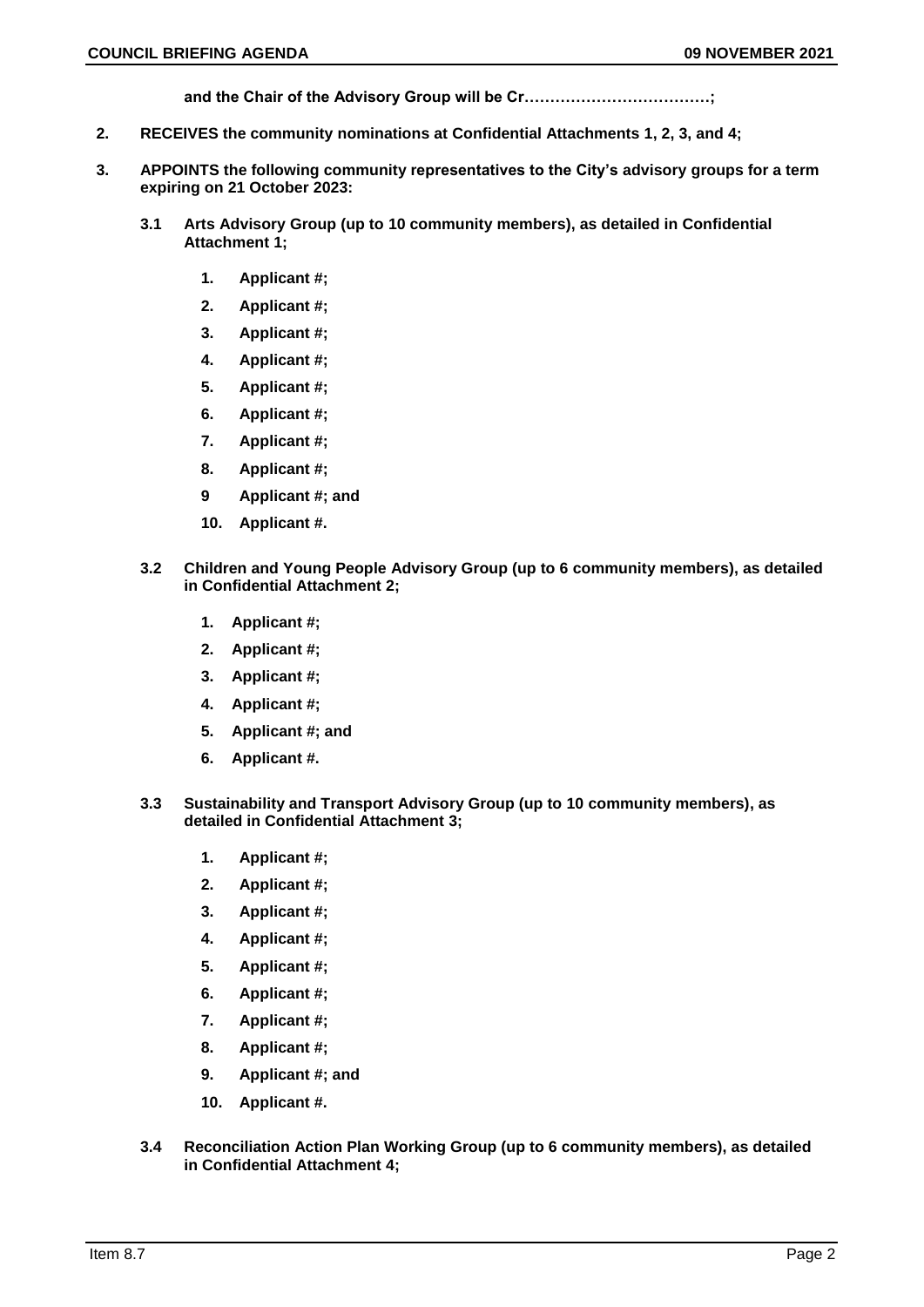- **1. Applicant #;**
- **2. Applicant #;**
- **3. Applicant #;**
- **4. Applicant #;**
- **5. Applicant #; and**
- **6. Applicant #.**

# **PURPOSE OF REPORT:**

To appoint Council Members and community representatives to the City's Children and Young People Advisory Group (CYPAG), Arts Advisory Group (Arts), Sustainability and Transport Advisory Group (Sustainability), Reconciliation Action Plan Working Group and Safer Vincent Advisory Group.

# **BACKGROUND:**

Council Policy No:4.2.12 – Advisory Groups provides that:

- *11.1 The Council will appoint a member to the Advisory Group including the prescribed Terms and any conditions;*
- *11.2 The Advisory Group Membership is normally for a period of two (2) years from the period of ratification of the advisory group by the Council. (generally the term is from November after the Ordinary local government elections to October of the second year). Membership of the Group terminates when an Ordinary local government election occurs every two years, in October.*

Council Policy No. 4.2.14 – Local Government Elections provides that:

*Election to Statutory Authorities, Committees, Advisory and Working Groups*

*(a) The Chief Executive Officer shall prepare a report for consideration of the Council at the first Ordinary Meeting of the Council to enable Council Members to be nominated and elected to a Committee of Council (in accordance with s.5.10 (2) of the Local Government Act 1995) as well as to be nominated and elected as delegates to Advisory and Working Groups and various organisations.*

Nominations were invited in the following ways:

- on the City's website and social media pages; and
- direct correspondence to previous members and members of relevant community groups.

# **DETAILS:**

The City has received a total of 15 nominations at the time of writing this report. Nominations close 5pm 3 November 2021. Administration will undertake an assessment of the nominations in terms of the relevant skills and experience of each applicant. This will be submitted along with recommended nominees as Confidential Attachments for the Council Meeting.

The Safer Vincent Terms of Reference does not require individual community representation, but representatives of various stakeholders. Consequently, no nominations from individual community members have been sought.

# **CONSULTATION/ADVERTISING:**

Nil.

# **LEGAL/POLICY:**

The membership requirements for the Advisory Groups is set out in clause 10 of the City's [Policy](https://www.vincent.wa.gov.au/documents/589/4212-advisory-groups) No. 4.2.12 – [Advisory Groups.](https://www.vincent.wa.gov.au/documents/589/4212-advisory-groups)